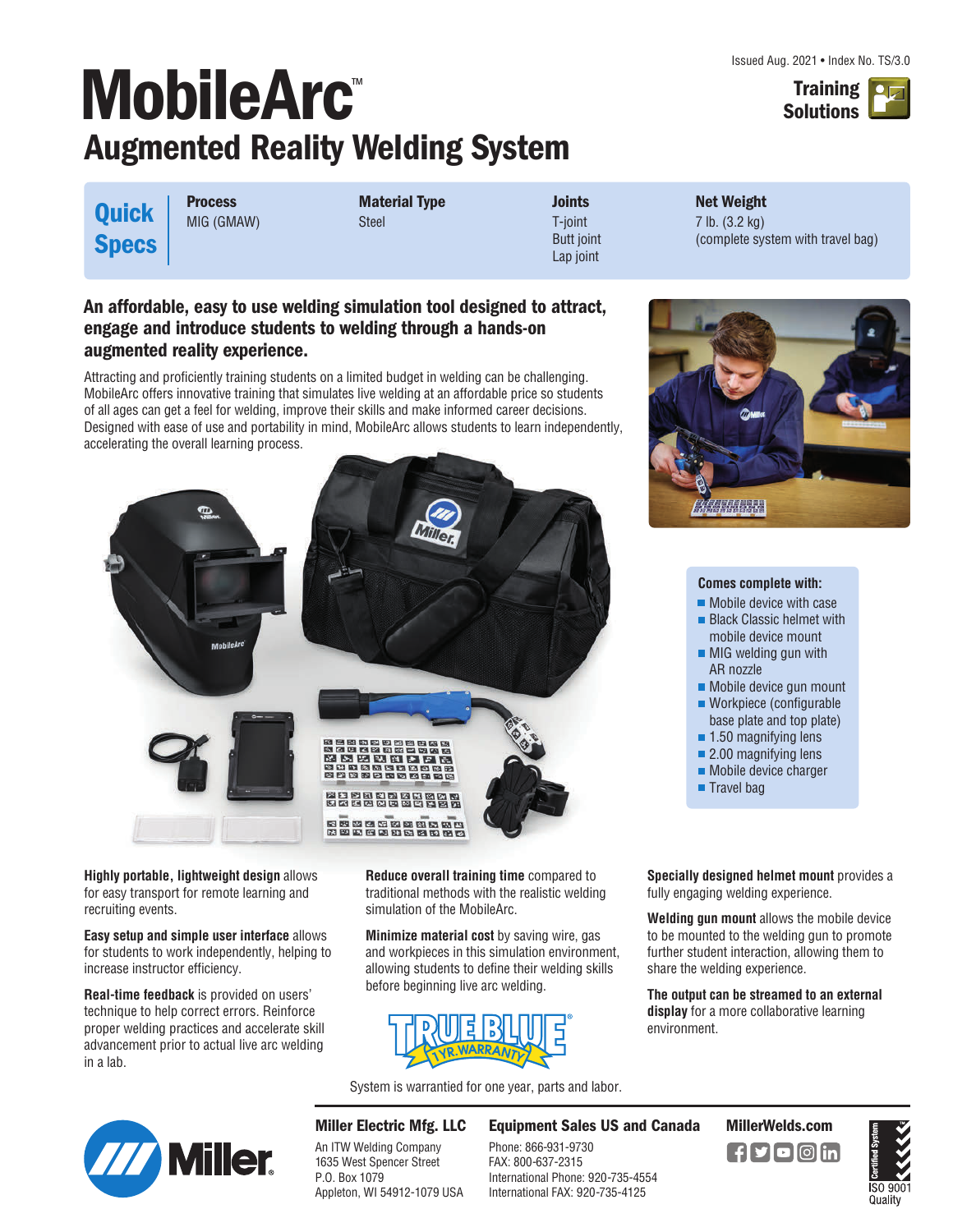# **Augmented Reality Displays**





| <b>TAP TRIGGER TO</b><br><b>VIEW REPLAY</b>              | <b>TOTAL SCORE</b> |                                       |
|----------------------------------------------------------|--------------------|---------------------------------------|
| 60<br><b>WORK ANGLE</b><br>AVG 56°<br>30                 | SCORE<br>91        |                                       |
| ×<br><b>TRAVEL ANGLE</b><br>AVIL 197                     | SCORE<br>98        |                                       |
| 0.96<br>CTWD<br>$7.77 - 0.85$ m.<br>0.46                 | SCORE<br>94        | PULL & HOLD<br><b>TRIGGER TO EXIT</b> |
| 17.40<br><b>TRAVEL SPEED</b><br>AVG 15.16 in/min<br>5.40 | SCORE<br>8         |                                       |
| 0.20<br>AIM<br><b>AVIC: 0.00 in.</b><br>$-0.20$          | SCORE<br>99        |                                       |
|                                                          |                    |                                       |

#### **MobileArc**™ **display**

- $\blacksquare$  Mobile device camera captures images of the welding gun and workpiece
- Simulator generates three-dimensional images of metal workpieces, augmenting them into a real-world environment

#### **Welding simulation screen**

- Visual graphical aids guide the user to achieve target parameters
- $\blacksquare$  Adherence to welding parameters is monitored, with confirmation when maintained or alerts when exceeded
- $\blacksquare$  Realistic arc sounds from the systems speakers accompany the visuals for a truly immersive experience

#### **Post-weld feedback screen**

- User's performance is scored, graphed and recorded for playback
- **Performance feedback on various parameters is provided**
- $\blacksquare$  Recent scores are stored and available for instructor review

### **Specifications (Subject to change without notice.)**

| <b>Battery Life</b>                                                                                      | <b>Processes</b> | <b>Welding Positions</b> | Joints                         | Net Weiaht                                  |
|----------------------------------------------------------------------------------------------------------|------------------|--------------------------|--------------------------------|---------------------------------------------|
| Mobile Device (internal rechargeable battery)<br>3 hours of continuous simulation (will run indefinitely | <b>GMAW</b>      | 2F. 1G                   | T-joint, butt joint, lap joint | Svstem<br>7 lb. (3.2 kg)                    |
| when powered through USB charging port)<br>Welding Gun (9-volt battery)                                  |                  |                          |                                | <b>Welding Helmet</b><br>with Mobile Device |
| 70 hours of continuous use                                                                               |                  |                          |                                | 25 oz. (709 g)                              |

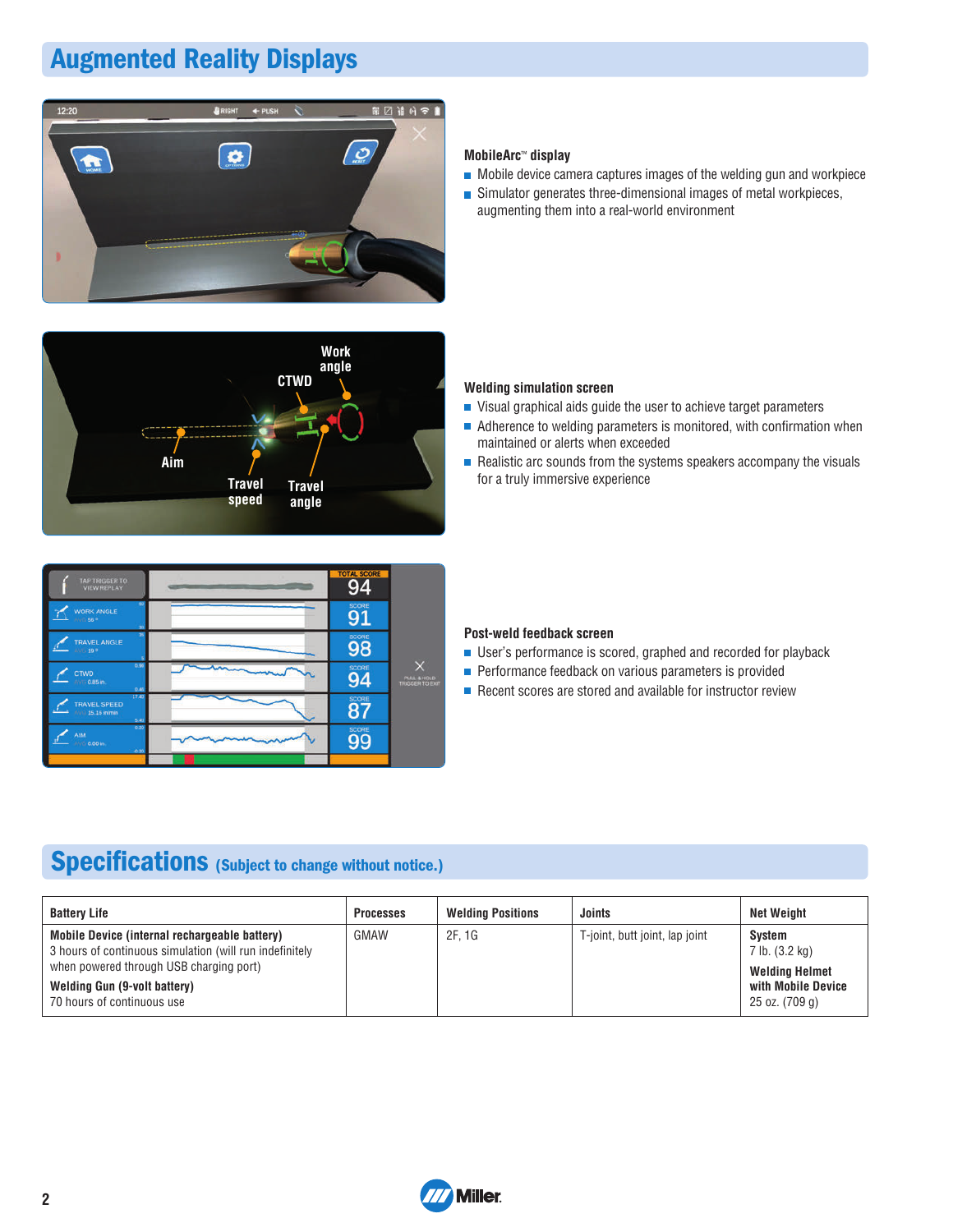### **Replacement Components**



**Magnifying Lenses 212238** 1.50 magnification **212240** 2.00 magnification 4.25 x 2 x 5/23 inch lens enhances view, making it easier to see.



**Travel Bag 228028** Allows for easy transport of the MobileArc system. Over twenty separate pockets. Opening of 12 x 18.5 inches (305 x 470 mm).



**Black Classic Helmet Assembly 277734** Trusted entry-level helmet for use with the MobileArc system.



**Ratchet-Style Headgear 770246** Enhanced support for all-day comfort.





**Comfort Cushion 216336**



**MIG Welding Gun with AR Nozzle 286590**



**Mobile Device Gun Mount 290462**





#### **Workpieces 288774**

Includes base plate and top plate. Can be configured for t-joint, butt joint and lap joint.